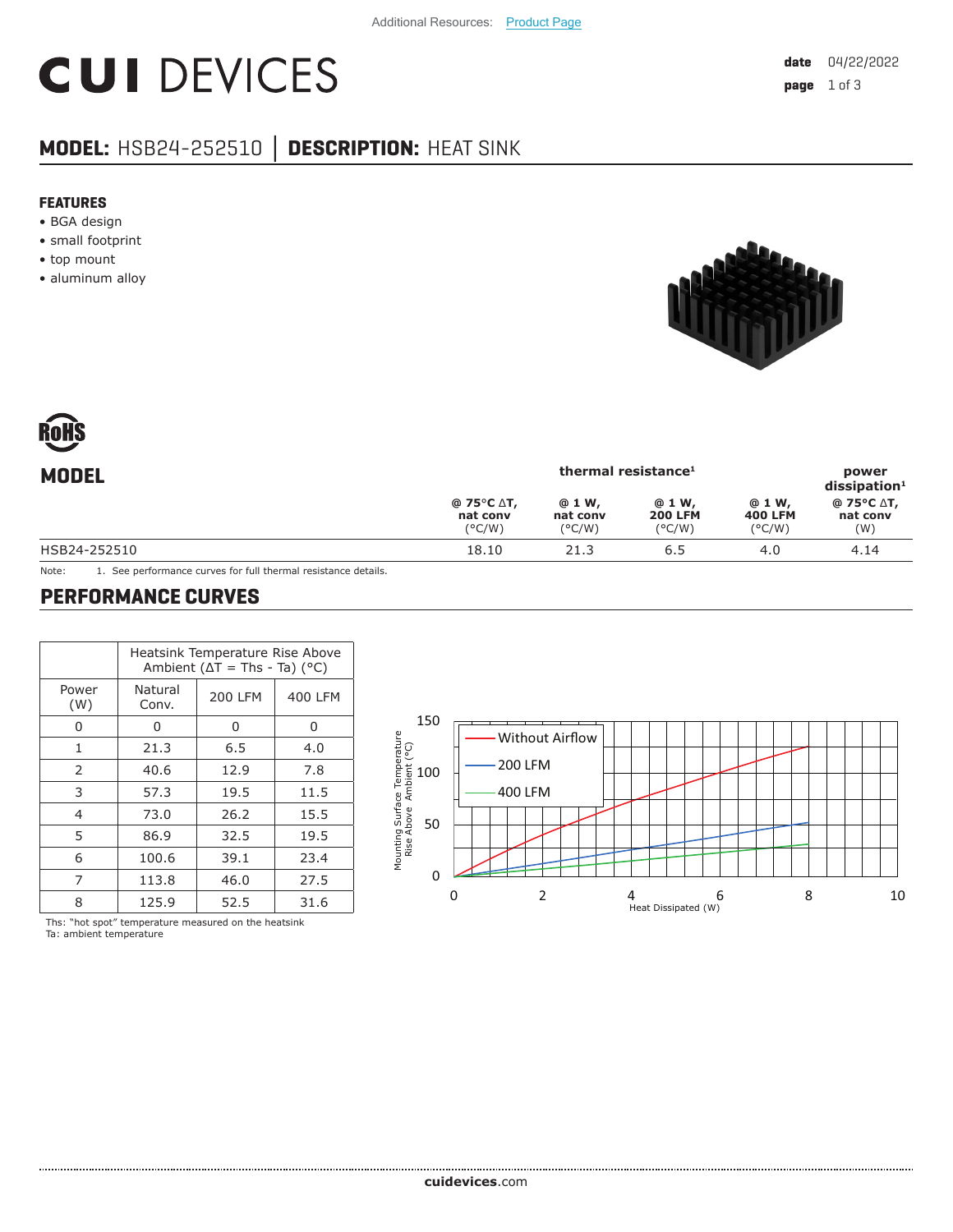#### **MECHANICAL DRAWING**

units: mm  $t$ olerance:  $\pm 0.5$  mm

| MATFRIAI      | AL 6063-T5       |
|---------------|------------------|
| <b>FINISH</b> | black anodized   |
| WEIGHT        | 8.8 <sub>q</sub> |